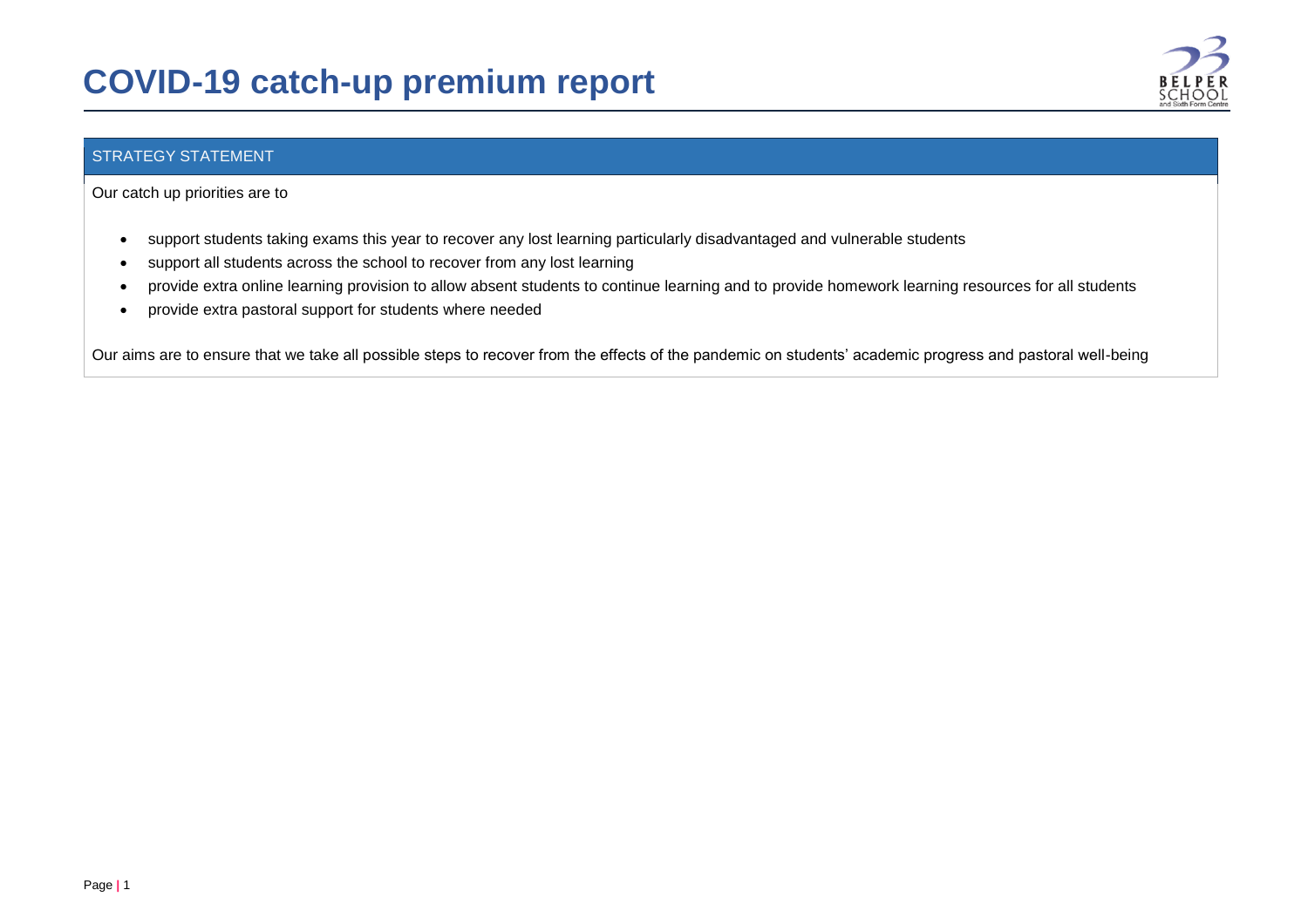## **Planned expenditure for current academic year**

| <b>Quality Teaching For All</b>                                               |                                                                                                                                         |                                                                                                                                                                                                                                                                                                               |                          |                   |                                            |  |  |
|-------------------------------------------------------------------------------|-----------------------------------------------------------------------------------------------------------------------------------------|---------------------------------------------------------------------------------------------------------------------------------------------------------------------------------------------------------------------------------------------------------------------------------------------------------------|--------------------------|-------------------|--------------------------------------------|--|--|
| <b>Action</b>                                                                 | Success criteria                                                                                                                        | <b>Detail</b>                                                                                                                                                                                                                                                                                                 | Costs                    | <b>Staff lead</b> | When will we<br>review this?               |  |  |
| Provide comprehensive<br>online resources for<br>students to use from<br>home | Staff can set homework using<br>high quality online resources<br>and students can work<br>independently at home                         | We will provide the following online resources:<br>Maths watch for key stage 3<br>Digital theatre<br>Lexia literacy support for SEND students<br>Seneca learning premium for sixth form<br>Online technology textbooks<br>Online science textbooks<br>Online reading books<br><b>GCSE Pod online revision</b> | £10,000                  | N Goforth         | Annually                                   |  |  |
| Provide an online<br>curriculum which<br>matches the in school<br>curriculum  | The curriculum is in place and<br>in use by absent students                                                                             | Each faculty will maintain their own google<br>classrooms for each year group with a<br>programme of work which matches, as far as<br>possible, the work carried out in lessons                                                                                                                               | $\overline{\phantom{a}}$ | M Warden          | Termly checks<br>on content<br>and take up |  |  |
| Review curriculum<br>planning to account for<br>the pandemic                  | All curriculum plans are<br>updated to reflect the<br>adjustments we have had to<br>make over the last two years<br>due to the pandemic | All heads of faculty are updating their curriculum<br>planning and curriculum sequencing                                                                                                                                                                                                                      |                          | M Warden          | Termly                                     |  |  |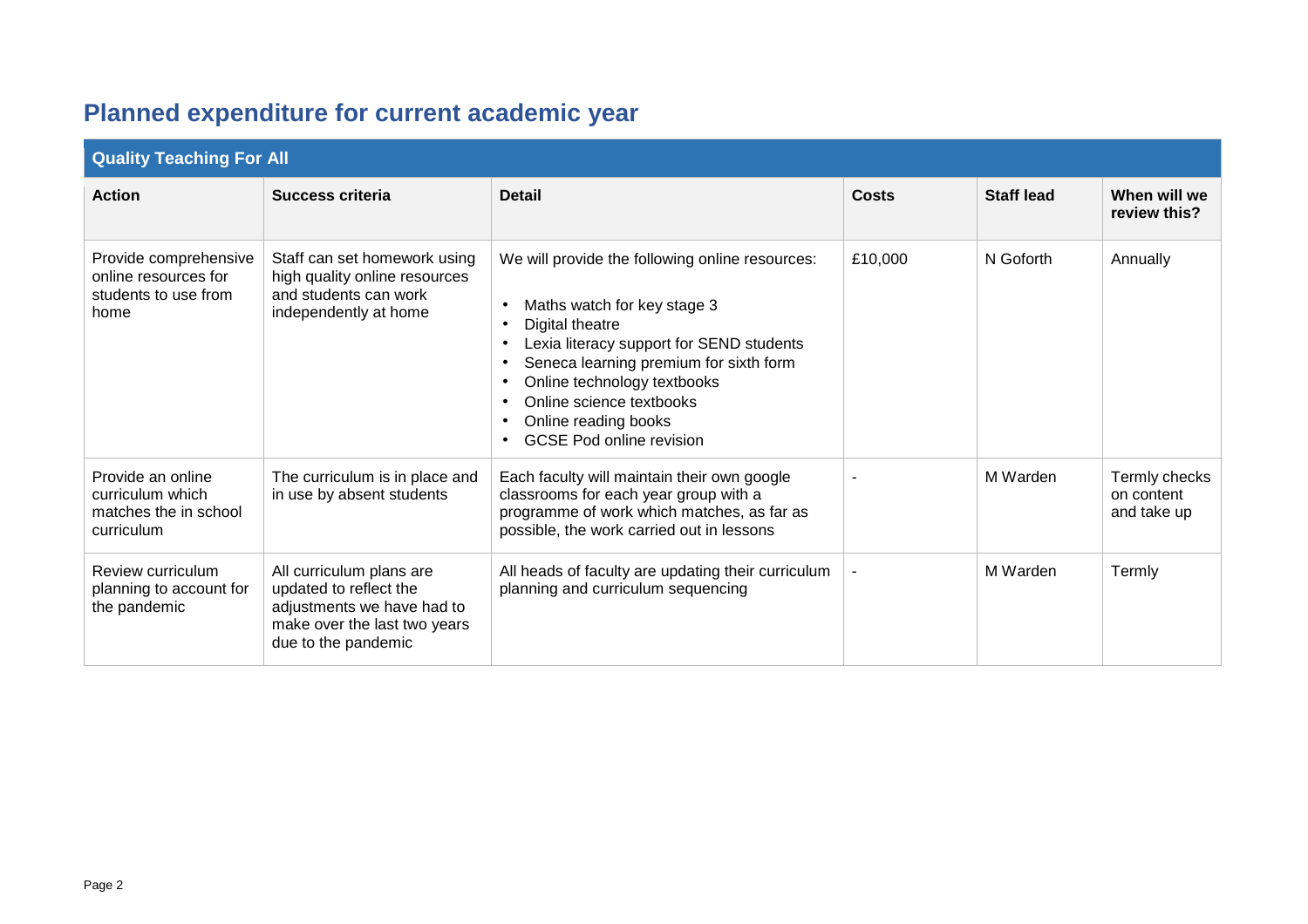| <b>Targeted Support</b>                                                             |                                                                                                                                        |                                                                                                                                     |         |                   |                              |  |  |  |
|-------------------------------------------------------------------------------------|----------------------------------------------------------------------------------------------------------------------------------------|-------------------------------------------------------------------------------------------------------------------------------------|---------|-------------------|------------------------------|--|--|--|
| <b>Action</b>                                                                       | Success criteria                                                                                                                       | <b>Detail</b>                                                                                                                       | Costs   | <b>Staff lead</b> | When will we<br>review this? |  |  |  |
| Provide extra lessons<br>after school for year 11<br>and 13 for exam<br>preparation | The lessons are in place and<br>well attended                                                                                          | We have a timetable for the autumn term for<br>these lessons for year 13 and a spring timetable<br>for year 11 covering all lessons | £6,000  | S Davies          | Termly                       |  |  |  |
| Provide academic<br>mentors for<br>disadvantaged<br>students                        | The mentors work with<br>targeted students regularly<br>over the year identifying and<br>addressing individual barriers<br>to learning | We have appointed 10 mentors from our own<br>staff to work with 50 disadvantaged students<br>with key stage 4 prioritised           | £30,000 | S Davies          | Monthly                      |  |  |  |
| Provide NTP support<br>for disadvantaged /<br>vulnerable students                   | The NTP tutors are in place<br>and working with students                                                                               | We will be introducing this in the spring term 21-<br>22                                                                            | £24,000 | S Davies          | Monthly                      |  |  |  |